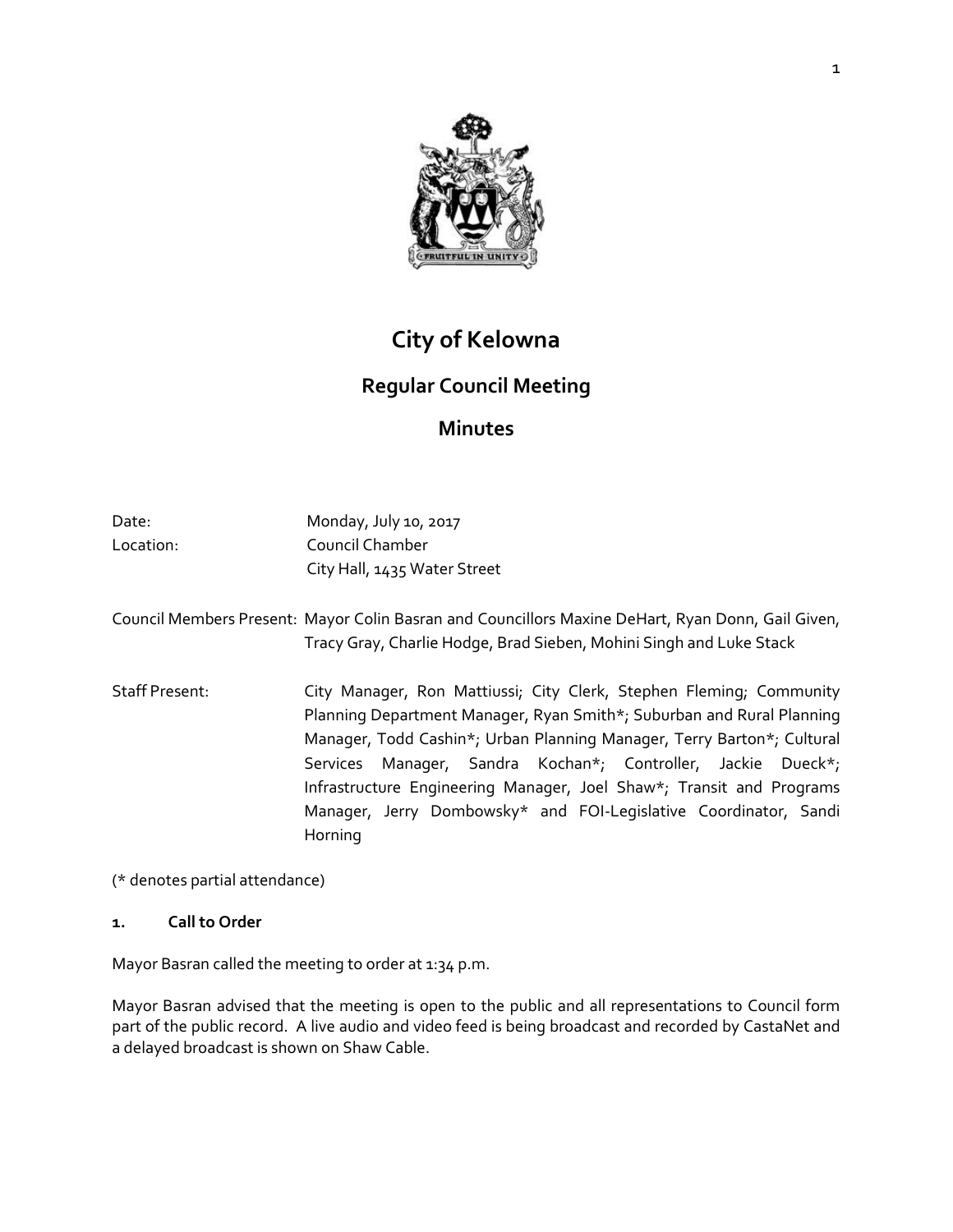#### **2. Confirmation of Minutes**

#### **Moved By** Councillor Hodge/**Seconded By** Councillor Sieben

**R545/17/07/10** THAT the Minutes of the Regular Meetings of June 26, 2017 be confirmed as circulated.

#### **Carried**

### **3. Public in Attendance**

## **3.1 Kelowna Art Gallery**

Staff:

Introduced the Executive Director of the Kelowna Art Gallery.

Nataley Nagy, Executive Director, Kelowna Art Gallery:

- Displayed a PowerPoint presentation summarizing the Kelowna Art Gallery's annual activities and responded to questions from Council.

## **4. Development Application Reports & Related Bylaws**

## **4.1 5555 Lakeshore Rd, Z17-0010 - Dana Johnson and Carmen Janzen**

Staff:

- Displayed a PowerPoint presentation summarizing the rationale for non-support and responded to questions from Council.

Kevin Johnson, Bear Land Development Services Ltd., Applicants' Representative:

- Provided the rationale for the proposed rezoning.
- Advised that soil conditions of the property are not conducive to farming.
- Feels that the best use of the property is rural residential.
- Provided the historical background for the property.
- Noted that the property access is divided.
- Applicants want to create a legacy property for their family.
- Does not believe that this will negatively impact the agricultural lands surrounding the site.
- The existing access to the site meets the minimum requirements of the City's regulations.
- The property is currently on septic.
- Advised that the Applicants are willing to pay for any necessary infrastructure improvements.
- Spoke to landscaping and screening concerns.
- Spoke to traffic sightlines along this portion of Lakeshore Road.
- Spoke to water and sewer connections.
- Provided the rationale for requesting the waiver for the Hazardous Condition Development Permit.
- Confirmed that the Applicants' have owned the property in 2003 and that the original residence on the site was destroyed by the 2003 fire. It was subsequently rebuilt, along with a small carriage house.
- Responded to questions from Council.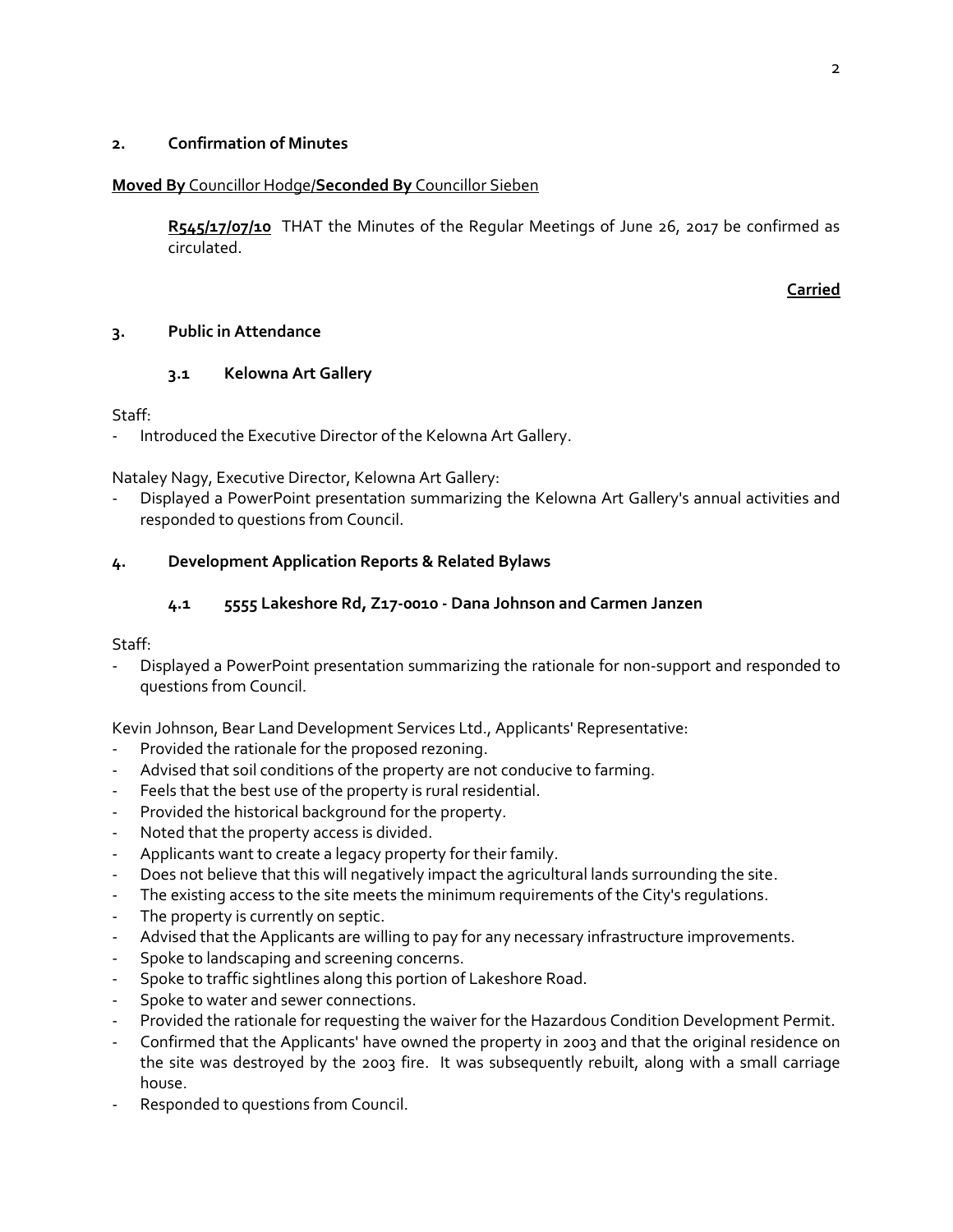## **Moved By** Councillor Given/**Seconded By** Councillor DeHart

**R546/17/07/10** THAT Rezoning Application No. Z17-0010 to amend the City of Kelowna Zoning Bylaw No. 8000 by changing the zoning classification of Lot 2 TWP 28 Land District 54 SDYD Plan KAP6042, located at 5555 Lakeshore Road, Kelowna, BC from the A1c - Agriculture 1 with Carriage House zone to RR1c - Rural Residential 1 with Carriage House zone, as outlined in the Report from the Community Planning Department dated July 10, 2017, NOT be considered by Council.

> **Carried** Councillor Sieben – Opposed.

## **4.2 2375 Abbott St, Z17-0038 - Aurora Exteriors Ltd**

Staff:

- Displayed a PowerPoint presentation summarizing the application and responded to questions from Council.
- Confirmed that there is no requirement for a Development Permit for form and character.

#### **Moved By** Councillor DeHart/**Seconded By** Councillor Gray

**R547/17/07/10** THAT Rezoning Application No. 17-0038 to amend the City of Kelowna Zoning Bylaw No. 8000 by changing the zoning classification of Lot 10 District Lot 14 ODYD Plan 6701, located at 2375 Abbott St, Kelowna, BC from the RU1 - Large Lot Housing zone to the RU1c -Large Lot Housing with Carriage House zone, be considered by Council;

AND THAT the Zone Amending Bylaw be forwarded to a Public Hearing for further consideration.

#### **Carried**

## **4.3 2375 Abbott St, Z17-0038 (BL11442) - Aurora Exteriors Ltd**

#### **Moved By** Councillor Singh/**Seconded By** Councillor Sieben

**R548/17/07/10** THAT Bylaw No. 11442 be read a first time.

#### **Carried**

### **4.4 1350 and 1370 KLO Rd, OCP17-0010 & Z17-0026 - Summerwood Retirement Resort Holding Corporation**

Staff:

Displayed a PowerPoint presentation summarizing the amendments to the original application.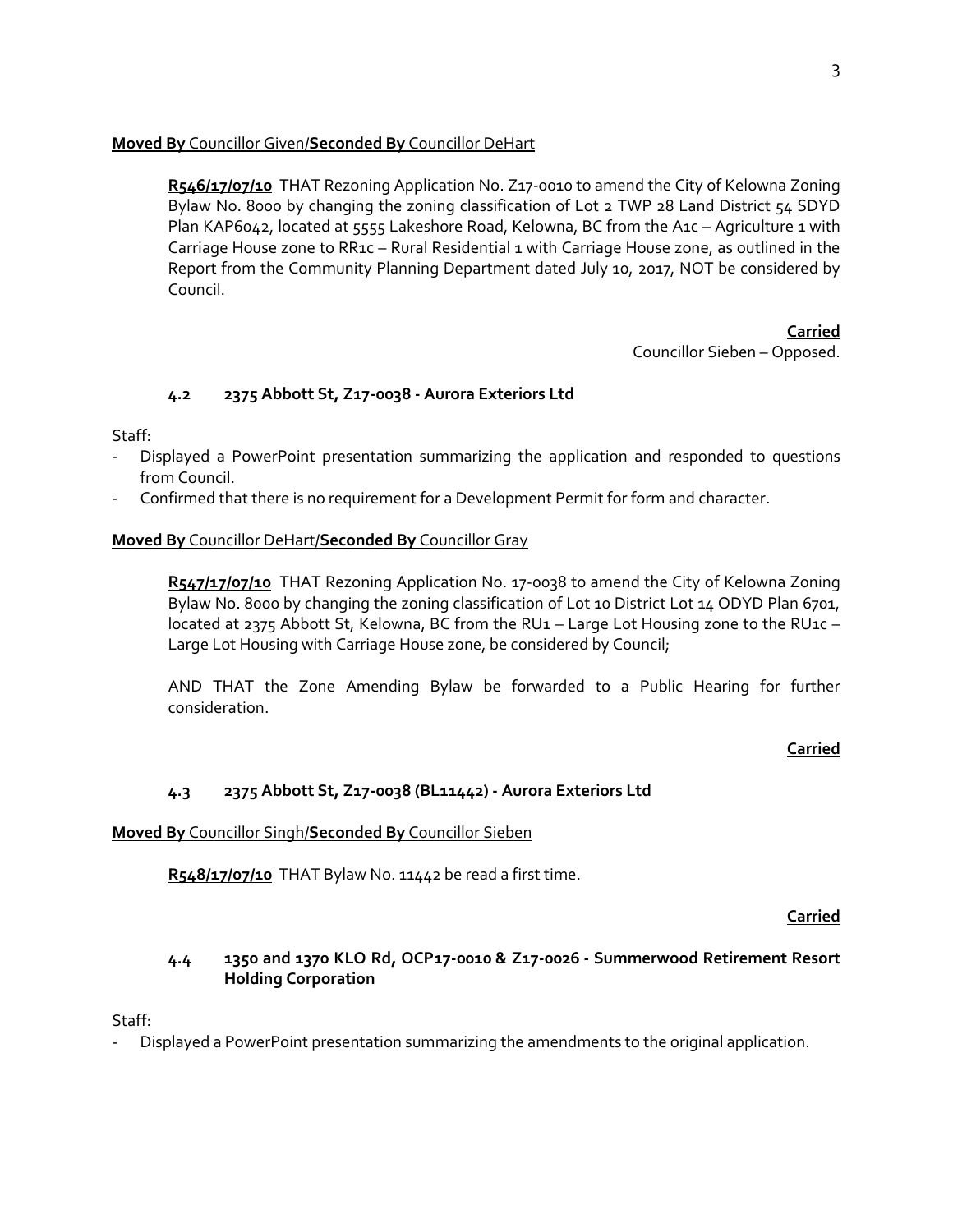#### **Moved By** Councillor Stack/**Seconded By** Councillor Hodge

**R549/17/07/10** THAT Official Community Plan Map Amendment Application No. OCP17-0010 to amend Map 4.1 in the Kelowna 2030 – Official Community Plan Bylaw No. 10500 by changing the Future Land Use designation of portions of Lot 15 District Lot 131 ODYD Plan 10710 Except Plan KAP79079 and Lot 1 District Lot 131 ODYD Plan 27982 Except Plan KAP79079, located 1350 KLO Road & 1370 KLO Road, Kelowna, BC from the S2RES - Single / Two Unit Residential designation and the EDINST – Educational/Major Institutional designation to the MRM – Multiple Unit Residential (Medium Density) designation and the PARK – Major Park/Open Space (Public) designation, as shown on Map 'A' attached to the Report from the Community Planning Department dated July 25, 2017, be considered by Council;

AND THAT the Official Community Plan Map Amending Bylaw be forwarded to a Public Hearing for further consideration;

AND THAT Council considers the Public Information Session public process to be appropriate consultation for the *Purpose* of Section 879 of the *Local Government Act*, as outlined in the Report from the Community Planning Department dated June 26, 2017;

AND THAT Rezoning Application No. Z17-0026 to amend the City of Kelowna Zoning Bylaw No. 8000 by changing the zoning classification of portions of Lot 15 District Lot 131 ODYD Plan 10710 Except Plan KAP79079 and Lot 1 District Lot 131 ODYD Plan 27982 Except Plan KAP79079, located 1350 KLO Road & 1370 KLO Road, Kelowna, BC from the RU1 – Large Lot Housing zone and the P2 – Educational / Minor Institutional zone to the RM5 – Medium Density Multiple Housing zone and the P3 – Parks and Open Space zone as shown on Map 'A' attached to the Report from the Community Planning Department dated July 25, 2017, be considered by Council;

AND THAT the Rezoning Bylaw be forwarded to a Public Hearing for further consideration;

AND THAT final adoption of the Official Community Plan Map Amending Bylaw and the Rezoning Bylaw be considered subsequent to the outstanding conditions of approval as set out in Schedule "A" attached to the Report from the Community Planning Department dated June 26, 2017;

AND THAT final adoption of the Official Community Plan Map Amending Bylaw and the Rezoning Bylaw be considered subsequent to the applicant being required to register on the subject property a section 219 no disturb/no build restrictive covenant to ensure the ongoing protection of the environmentally sensitive habitat;

AND FURTHER THAT final adoption of the Official Community Plan Map Amending Bylaw and the Rezoning Bylaw be considered in conjunction with Council's consideration of both a Natural Environment Development Permit, a Form & Character Development Permit & a Development Variance Permit for the subject property.

#### **Carried**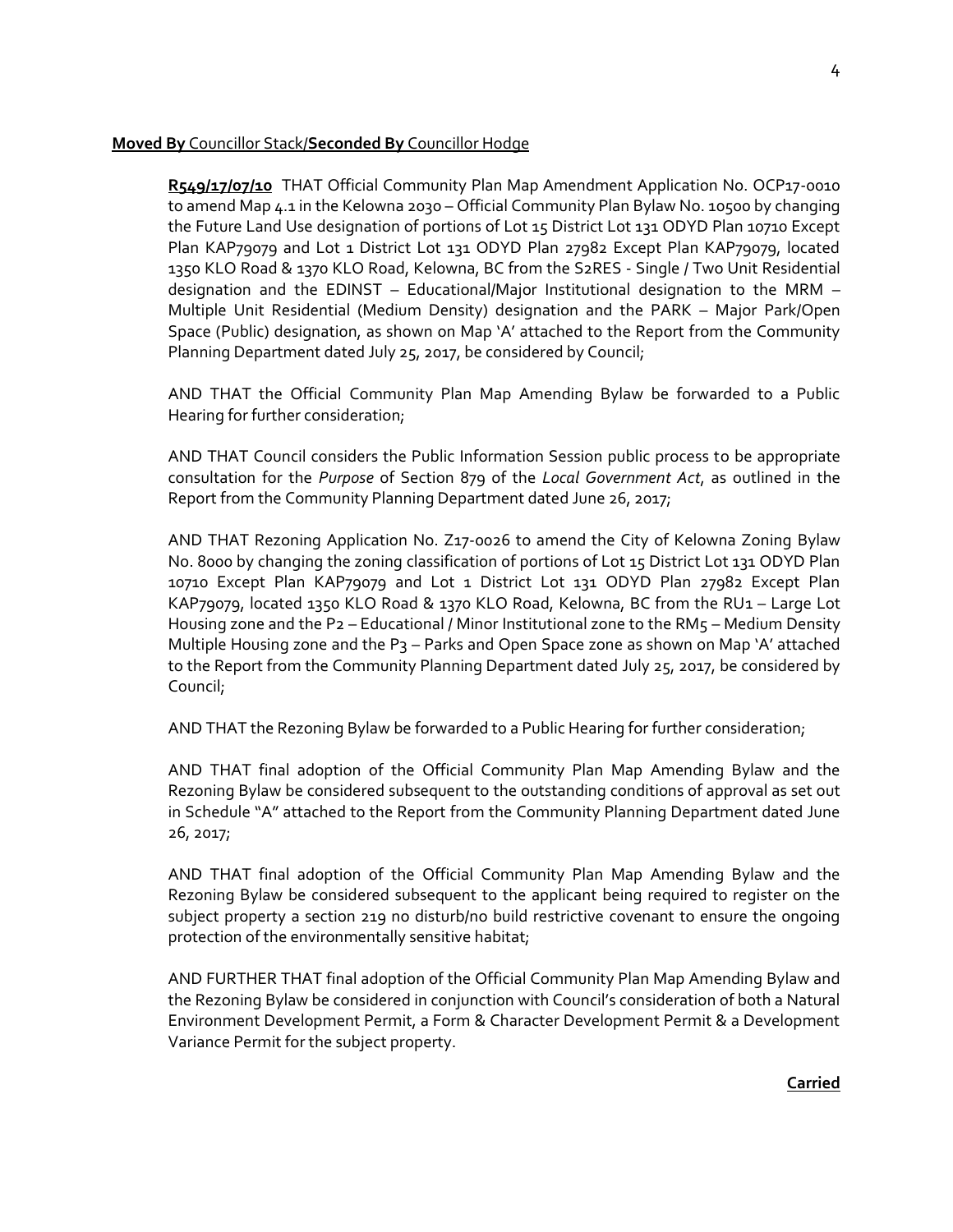### **4.5 1350 and 1370 KLO Rd, BL11433 (OCP17-0010) - Summerwood Retirement Resort Holding Corporation**

#### **Moved By** Councillor DeHart/**Seconded By** Councillor Stack

R550/17/07/10 THAT Bylaw No. 11433 be amended at first reading by:

Deleting the following:

"Lot 15, District Lot 131, ODYD, Plan 10710 Except Plan KAP79079 and Lot 1 District Lot 131 ODYD Plan 27982 Except Plan KAP57931, located on KLO Road, Kelowna, B.C., from the S2RES – Single /Two Unit Residential designation and the EDINST – Educational/Major Institutional designation to the MRM – Multiple Unit Residential (Medium Density) designation."

and replacing it with:

- a) Lot 15, District Lot 131, ODYD, Plan 10710 Except Plan KAP79079 located on KLO Road, Kelowna, B.C., from the S2RES – Single /Two Unit Residential designation to the MRM – Multiple Unit Residential (Medium Density) designation; and
- b) a portion of Lot 1 District Lot 131 ODYD Plan 27982 Except Plan KAP57931, located on KLO Road, Kelowna, B.C., from the EDINST – Educational/Major Institutional designation to the Major Park/Open Space (public) (PARK) and MRM – Multiple Unit Residential (Medium Density) designation as per Map A attached to and forming part of this bylaw.

AND THAT the Bylaw has been considered in conjunction with the City's Financial Plan and Waste Management Plan.

## **Carried**

## **4.6 1350 and 1370 KLO Rd, BL11434 (Z17-0026) - Summerwood Retirement Resort Holding Corporation**

#### **Moved By** Councillor Stack/**Seconded By** Councillor DeHart

**R551/17/07/10** THAT Bylaw No. 11434 be amended at first reading by:

Deleting the following:

"Lot 15, District Lot 131, ODYD, Plan 10710 Except Plan KAP79079 and Lot 1 District Lot 131 ODYD Plan 27982 Except Plan KAP57931, located on KLO Road, Kelowna, B.C., from the RU<sub>1</sub> – Large Lot Housing zone and P<sub>2</sub> – Education and Minor Institutional zone to the RM5 – Medium Density Multiple Housing zone."

and replace with the following: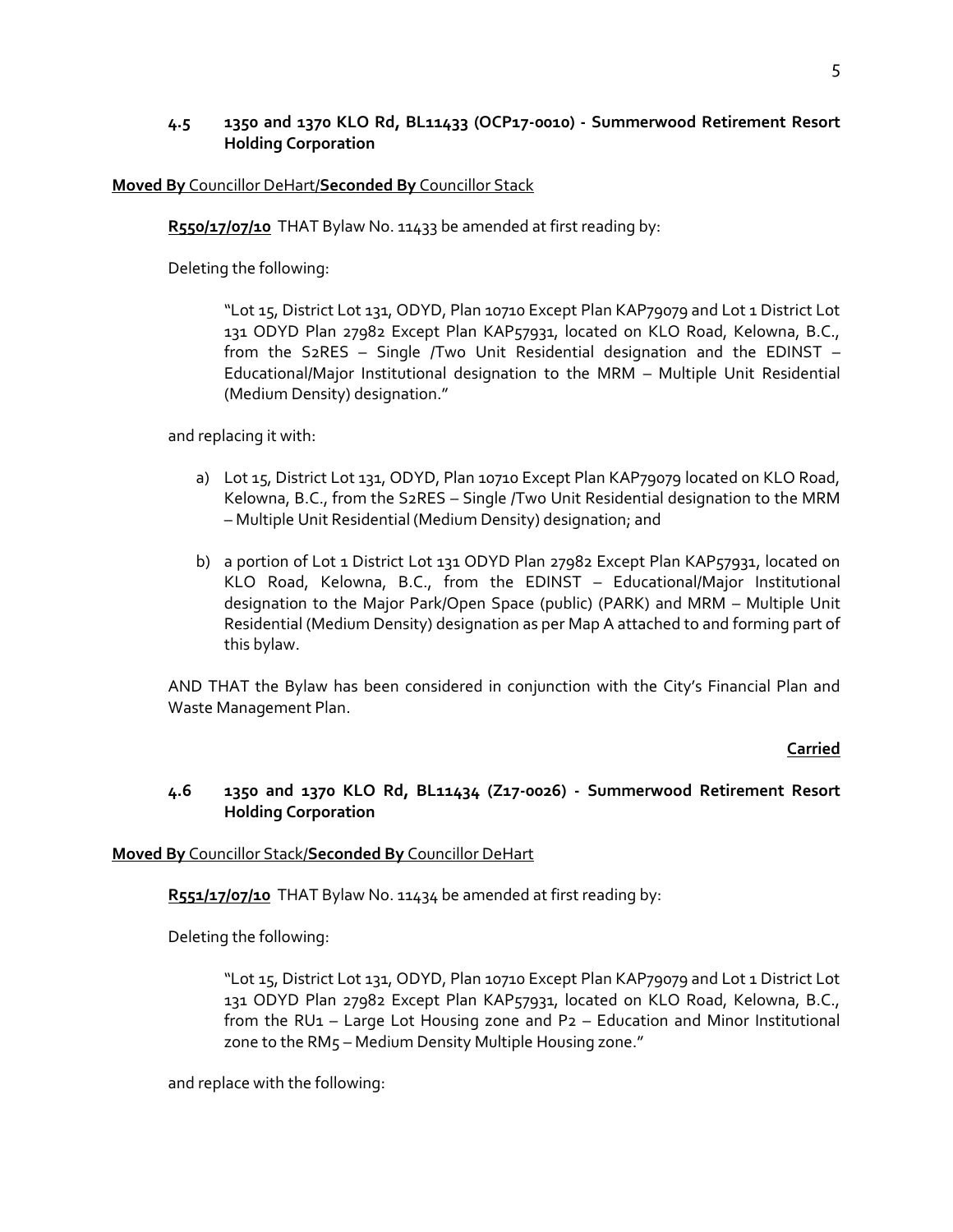- a) Lot 15, District Lot 131, ODYD, Plan 10710 Except Plan KAP79079 located on KLO Road, Kelowna, B.C., from the RU1 – Large Lot Housing zone to the RM $5$  – Medium Density Multiple Housing zone; and
- b) A portion of Lot 1 District Lot 131 ODYD Plan 27982 Except Plan KAP57931, located on KLO Road, Kelowna, B.C., from the P2 – Education and Minor Institutional zone to the P<sub>3</sub> – Parks and Open Space zone and RM<sub>5</sub> – Medium Density Multiple Housing zone as per Map B attached to and forming part of this bylaw.

#### **Carried**

### **5. Bylaws for Adoption (Development Related)**

### **5.1 604 Old Meadows Rd, BL11317 (Z16-0049) - Tony Pulice Construction Ltd**

#### **Moved By** Councillor Hodge/**Seconded By** Councillor Gray

**R552/17/07/10** THAT Bylaw No. 11317 be adopted.

#### **Carried**

## **5.2 4975 Buckhaven Ct, OCP16-0017 (BL11424) - Vincent and Pamela Blaskovich**

#### **Moved By** Councillor Singh/**Seconded By** Councillor Sieben

**R553/17/07/10** THAT Bylaw No. 11424 be adopted.

#### **Carried**

## **5.3 4975 Buckhaven Ct, Z16-0058 (BL11425) - Vincent and Pamela Blaskovich**

#### **Moved By** Councillor Gray/**Seconded By** Councillor Hodge

**R554/17/07/10** THAT Bylaw No. 11425 be adopted.

#### **Carried**

## **6. Non-Development Reports & Related Bylaws**

## **6.1 Library Society Dissolution**

Staff:

- Displayed a PowerPoint presentation summarizing the rationale for dissolving the Society.

#### **Moved By** Councillor Gray/**Seconded By** Councillor Donn

**R555/17/07/10** THAT Council approves the dissolution of the Library Society effective October 31, 2017;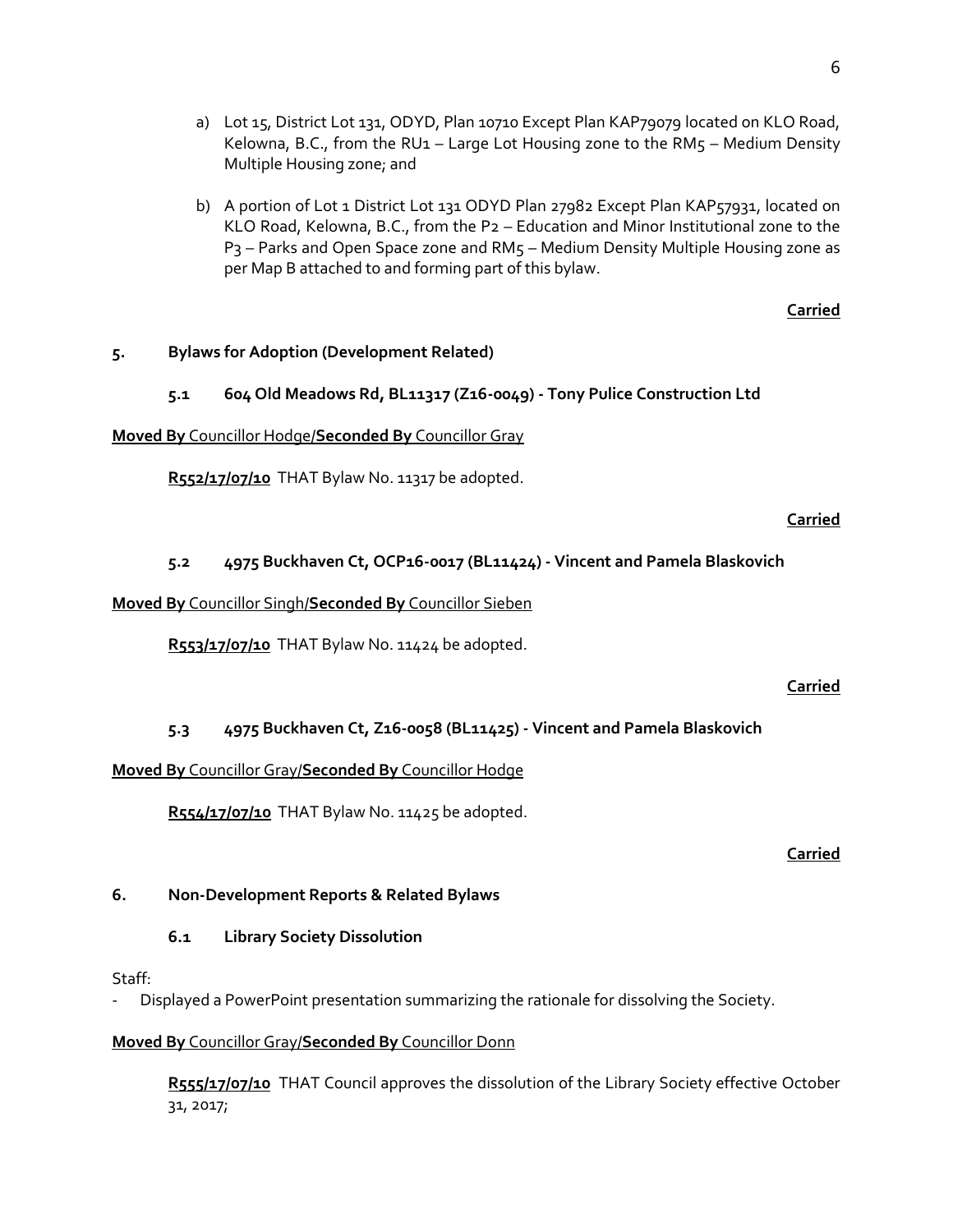AND THAT Council Policy 294 "Council Appointee to Library Society" be rescinded;

AND THAT all Library Society assets be transferred to the City of Kelowna, those being the Land and Building valued at \$3,950,464;

AND FURTHER THAT the lease with the Okanagan Regional Library be transferred to the City of Kelowna.

## **Carried**

## **6.2 Federation of Canadian Municipalities Grant Application**

## Staff:

- Displayed a PowerPoint presentation summarizing the reasons for the FCM grant.

## **Moved By** Councillor Donn/**Seconded By** Councillor Stack

R556/17/07/10 THAT Council receives, for information, the report from the Infrastructure Engineering Manager dated July  $10^{th}$ , 2017 with respect to Federation of Canadian Municipalities - Municipal Asset Management Program;

AND THAT Council approves the project titled "Corporate Asset Management Policy and Strategy Development and Asset Management Assessment" as the City's project for grant application for the Federation of Canadian Municipalities - Municipal Asset Management Program;

AND THAT Council approves the increased scope of the Asset Management System project to include Corporate Asset Management Policy and Strategy Development upon confirmation of the grant;

AND FURTHER THAT the 2017 Financial Plan be amended to include receipt of grants if approved, as noted in Report.

## **Carried**

## **6.3 Transit Improvement Program (TIP) 3-year MOU and 2017 Service Adjustment**

## Staff:

- Summarized the Memorandum of Understanding and 2017 service adjustments and responded to questions from Council.

Rob Williams, Senior Regional Transit Manager, BC Transit:

Confirmed that the current collective agreement expires in 2019.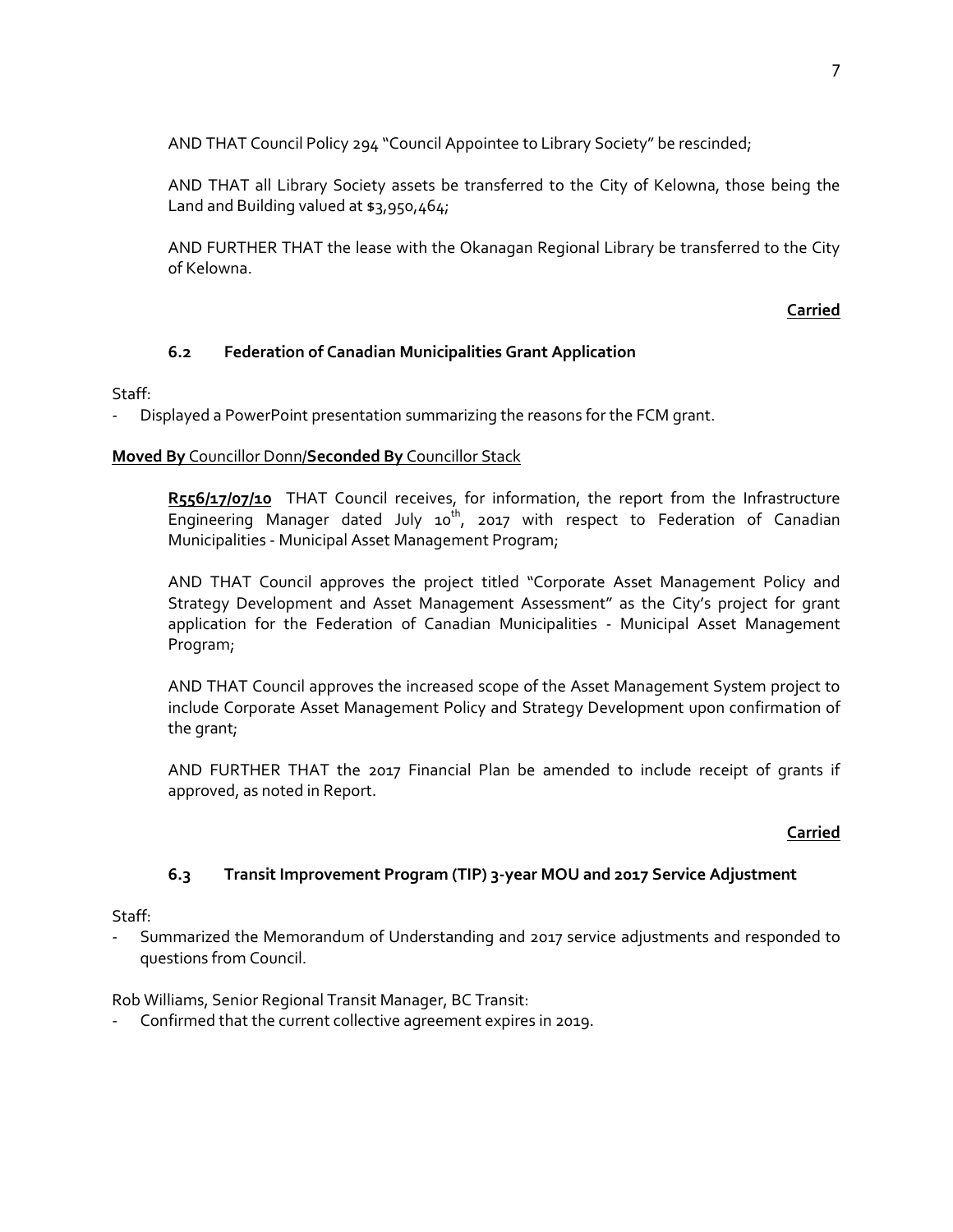### **Moved By** Councillor Donn/**Seconded By** Councillor Singh

R557/17/07/10 THAT Council receives, for information, the report from the Transit and Programs Manager dated July 10, 2017, with respect to the Transit Improvement Program (TIP) 3-year MOU and 2017 Service Adjustment;

AND THAT Council approves the conventional transit service adjustments to be implemented on September 3, 2017;

AND FURTHER THAT Council authorizes the Mayor and City Clerk to execute the 3-year Memorandum of Understanding on behalf of the City of Kelowna for transit service over the 2018 –2021 service years.

#### **Carried**

## **6.4 Road Closure and Sale – Portion of Tina Court adjacent to 482 Clifton Road N**

#### **Moved By** Councillor Hodge/**Seconded By** Councillor Given

**R558/17/07/10** THAT Council receives, for information, the Report from the Manager, Real Estate Services dated July 10, 2017, recommending that Council adopt the proposed closure of a portion of Tina Court adjacent to 482 Clifton Road North;

AND THAT Bylaw No.11441, being the proposed closure of a portion of Tina Court adjacent to 482 Clifton Road North, be given reading consideration.

#### **Carried**

#### **6.5 Proposed Road Closure for a Portion of Clifton Rd North**

#### **Moved By** Councillor Given/**Seconded By** Councillor Donn

**R559/17/07/10** THAT Bylaw No. 11441 be read a first, second and third time.

#### **Carried**

#### **7. Bylaws for Adoption (Non-Development Related)**

## **7.1 Portion of Sutherland Ave, BL11362 - Road Closure Bylaw**

Mayor Basran invited any in the public gallery who deems themselves affected by the proposed road closure to come forward. No one came forward.

#### **Moved By** Councillor Donn/**Seconded By** Councillor Given

**R560/17/07/10** THAT Bylaw No. 11362 be adopted.

8

## **Carried**